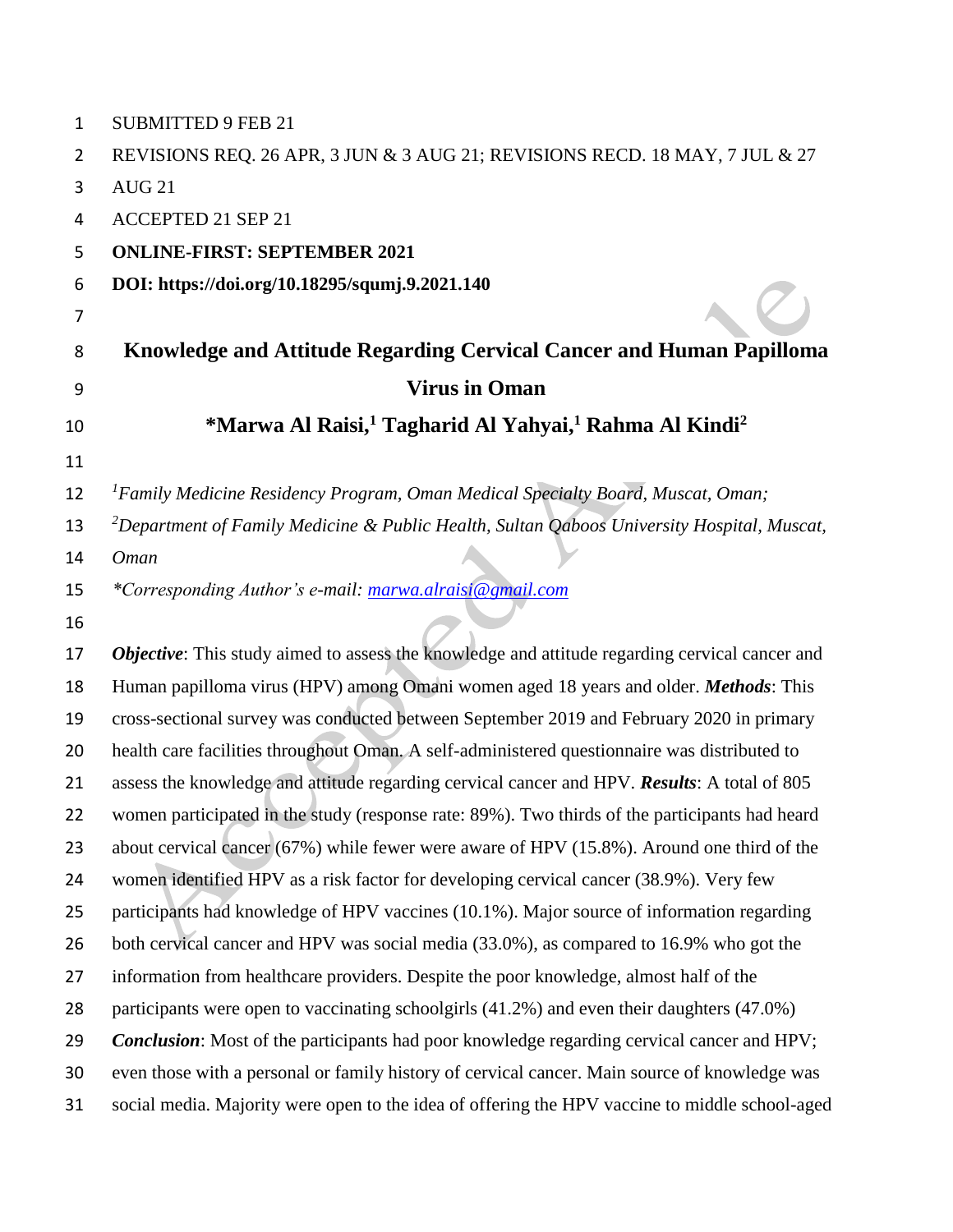| 32 | girls and even their daughters. Proper incorporation into school curricula and improving access        |  |  |  |  |  |  |  |
|----|--------------------------------------------------------------------------------------------------------|--|--|--|--|--|--|--|
| 33 | to trusted medical knowledge to the public in the social media may help in enriching the public's      |  |  |  |  |  |  |  |
| 34 | knowledge, and possibly, correct misinformation and myths regarding cervical cancer and HPV.           |  |  |  |  |  |  |  |
| 35 | <b>Keywords:</b> Papillomavirus Vaccines; Cervical Cancer, Surveys and Questionnaires; Risk            |  |  |  |  |  |  |  |
| 36 | Factors; Community-Institutional Relations; knowledge; attitude; practice; Oman                        |  |  |  |  |  |  |  |
| 37 |                                                                                                        |  |  |  |  |  |  |  |
| 38 | <b>Advances in Knowledge</b>                                                                           |  |  |  |  |  |  |  |
| 39 | To the best of the authors' knowledge, this is the first study to be conducted in all the              |  |  |  |  |  |  |  |
| 40 | governorates of Oman to assess the knowledge and attitude regarding cervical cancer and                |  |  |  |  |  |  |  |
| 41 | human papilloma virus (HPV) among Omani women.                                                         |  |  |  |  |  |  |  |
| 42 | This study showed that most participants had poor knowledge regarding cervical cancer                  |  |  |  |  |  |  |  |
| 43 | and HPV. Despite that, the majority showed acceptance of the HPV vaccine. Therefore,                   |  |  |  |  |  |  |  |
| 44 | health care providers and decision makers should be vigilant and prepare a nationwide                  |  |  |  |  |  |  |  |
| 45 | awareness program to enrich the public's knowledge regarding cervical cancer, HPV and                  |  |  |  |  |  |  |  |
| 46 | its implications.                                                                                      |  |  |  |  |  |  |  |
| 47 |                                                                                                        |  |  |  |  |  |  |  |
| 48 | <b>Application to Patient Care</b>                                                                     |  |  |  |  |  |  |  |
| 49 | The findings of this study provide useful information which could form the basis for                   |  |  |  |  |  |  |  |
| 50 | educational campaigns and initiatives focusing on cervical cancer and the importance of                |  |  |  |  |  |  |  |
| 51 | HPV vaccination. This would result in increased utilization of the screening program,                  |  |  |  |  |  |  |  |
| 52 | better health outcomes, and significantly reduce the incidence of cervical cancer.                     |  |  |  |  |  |  |  |
| 53 | This survey demonstrates public acceptance of the vaccine. This urges policy makers to                 |  |  |  |  |  |  |  |
| 54 | seriously plan to integrate the vaccine to the national immunization schedule.                         |  |  |  |  |  |  |  |
| 55 |                                                                                                        |  |  |  |  |  |  |  |
| 56 | <b>Introduction</b>                                                                                    |  |  |  |  |  |  |  |
| 57 | Human papilloma virus (HPV) has been identified as a precursor to cervical cancer. There are           |  |  |  |  |  |  |  |
| 58 | many HPV carcinogenic genotypes but types 16 and 18 are the most commonly identified in                |  |  |  |  |  |  |  |
| 59 | cervical cancer. <sup>1,2</sup> In a recent study from Oman, the prevalence of HPV was 17.8% and there |  |  |  |  |  |  |  |
| 60 | were 22 different types identified, some of which were found to be high risk and carcinogenic.         |  |  |  |  |  |  |  |
| 61 | The highest prevalence was for the low-risk type 52 (12.3%) followed by the high-risk type 82          |  |  |  |  |  |  |  |
| 62 | $(10.2\%)$ <sup>3</sup>                                                                                |  |  |  |  |  |  |  |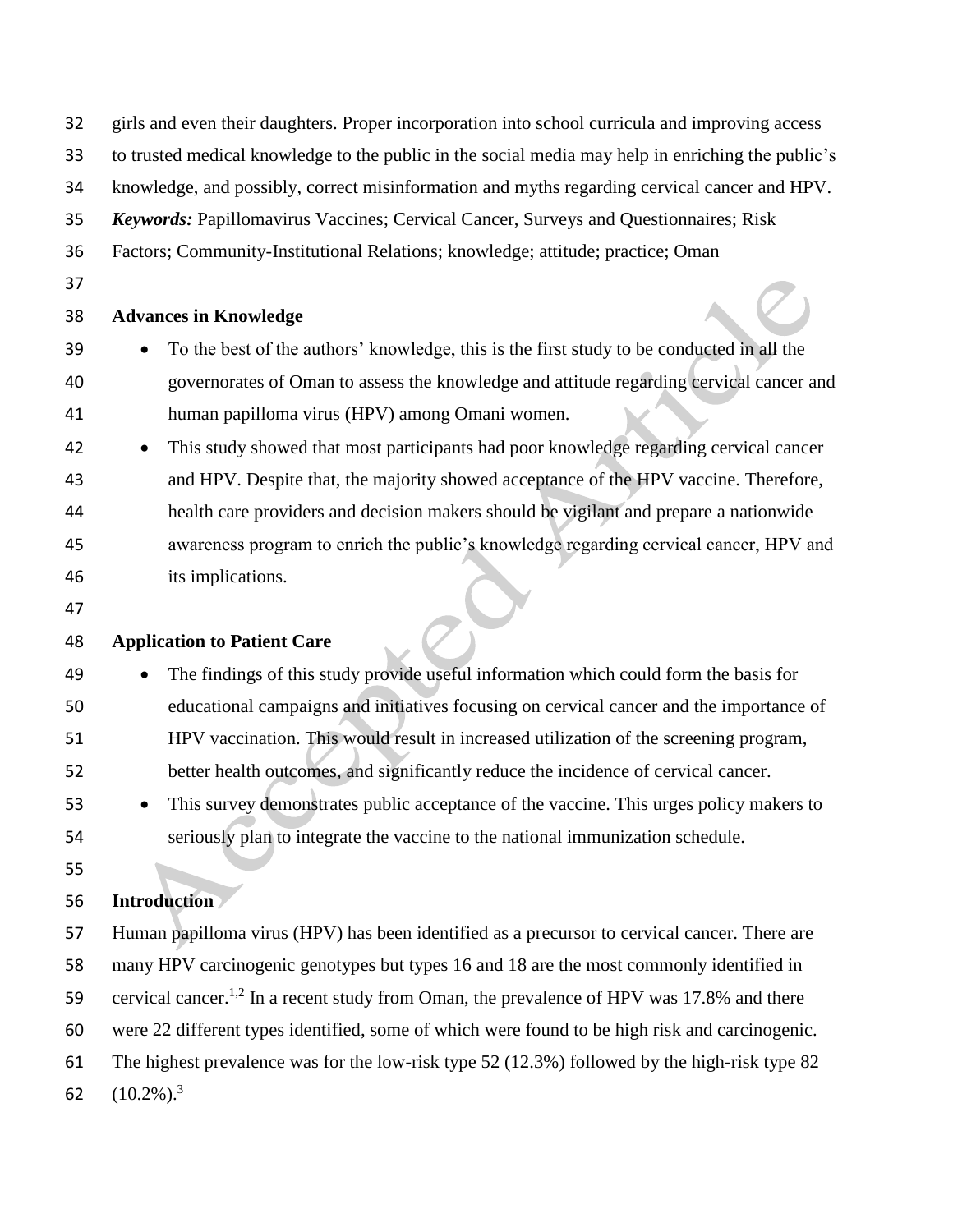According to the Global Cancer Observatory (GLOBOCAN) estimates of 2020, the incidence of cervical cancer worldwide was 604,127 (3.1%), ranking it as the seventh most common cancer 66 overall, and fourth in females.<sup>4</sup> The corresponding mortality worldwide mounts up to  $341,831$   $(7.7\%)$ , ranking fourth in cancer-related mortality in females of all ages.<sup>4</sup> In Oman, cervical cancer is also the fourth most common cancer in women of all ages and is the third most 69 common in women aged 15 to 44 years.<sup>5,6</sup> About 77 new cervical cancer cases are diagnosed 70 annually in Oman with a total of 41 deaths as per 2019 HPV information centre estimates.<sup>6</sup> The HPV vaccine was introduced with different combinations of HPV genotypes. In many countries, the vaccine was approved as a preventative measure against cervical cancer. For the vaccine to provide adequate immunity, it should be administered years before exposure to the virus. This necessitates its use early before the individual becomes sexually active, preferably in 75 the prepubertal age.<sup>7</sup> Many developed countries have integrated the HPV vaccine into their 76 national immunization programs.<sup>8</sup> Among the Arab countries, the area that extends from the Middle East to the North African region (also referred to by the acronym MENA) only one country, the United Arab Emirates, offers the HPV vaccine as a part of their immunisation 79 schedule.<sup>9</sup> In Oman, the HPV vaccine is not yet included in the Expanded National Immunization Program and is not systematically provided by the institutes of the Ministry of 81 Health.<sup>10</sup>

 The incidence of cervical cancer has dropped significantly after the introduction of cervical cancer screening. In the UK, the incidence rates have declined by 24% and in the USA, cervical 85 cancer moved from being in the top ten to the fourteenth place since screening was introduced.<sup>11-</sup>  $14A$  study conducted in Sweden on more than one million females who were followed for more 87 than 10 years showed a substantial reduction in the incidence of cervical cancer, especially 88 among those vaccinated before the age of  $17.^{15}$ 

 Based on a study conducted in 2019, the estimated worldwide incidence of cervical cancer is 91 predicted to be 44.4 million by the year .<sup>16</sup> Unfortunately, two thirds of the new cases are thought to be from low to middle income countries. As per the same study, even if those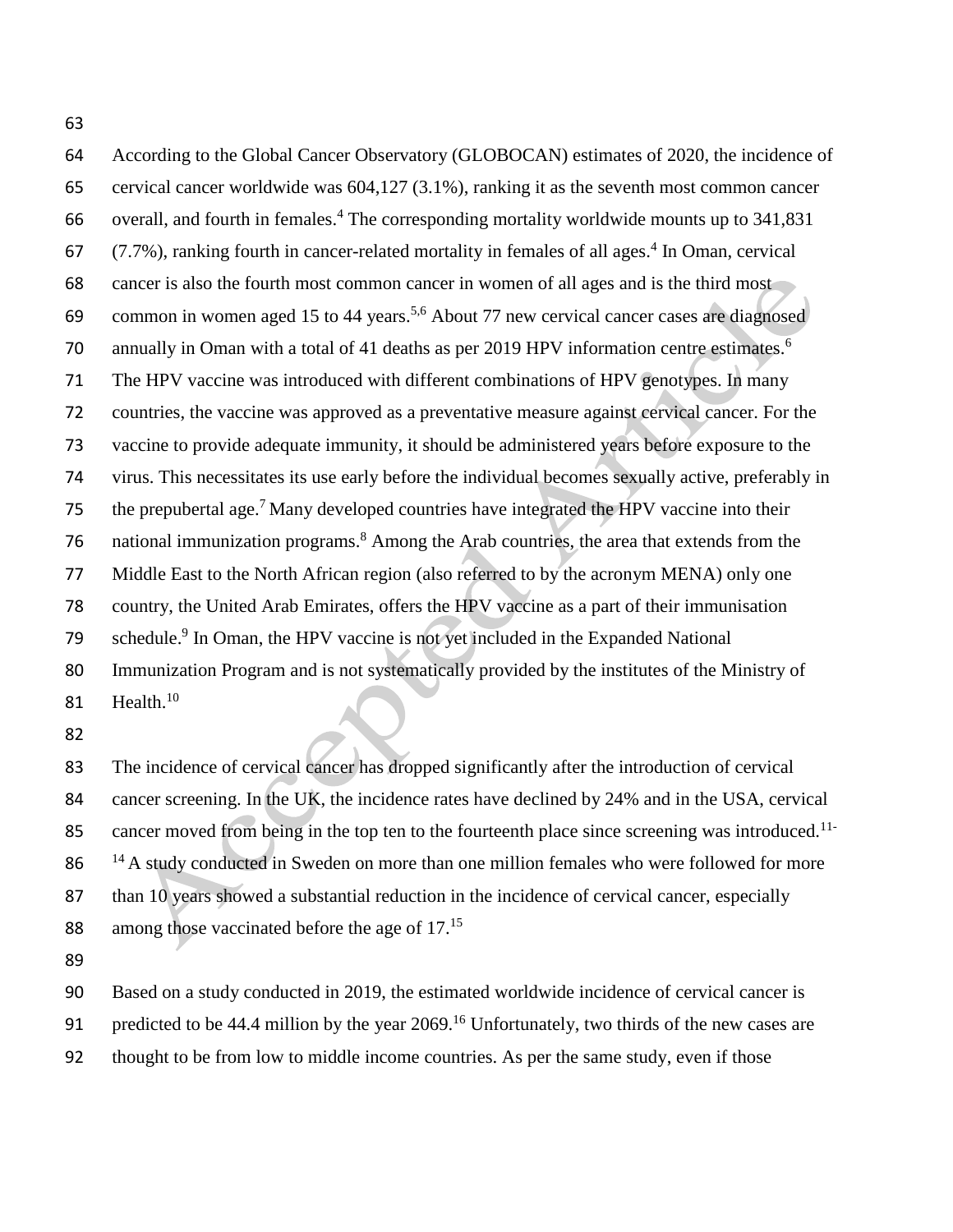countries implement HPV vaccine coverage to middle school-aged girls, lowering the new cases 94 of cervical cancer will only take effect after three to four decades.<sup>16</sup>

 In Oman, a previous study in a tertiary hospital reported that women had insufficient knowledge 97 regarding cervical cancer, its risk factors, and methods of screening.<sup>17</sup> Therefore, this study aimed to assess knowledge about cervical cancer as well as knowledge and attitude regarding HPV and its vaccine among Omani women throughout the sultanate, and to establish a correlation between their knowledge/attitude and sociodemographic factors. Assessing the knowledge and the attitude regarding HPV infection and its consequences would help in assessing the acceptability of introducing a well-structured cervical cancer screening program. Furthermore, assessing the knowledge of the available vaccine in addition to the participant's acceptability towards it will aid the decision makers in charge of the of the national immunization schedule in their decision on whether to add the vaccine.

## **Methods**

 A multi-centric cross-sectional study was carried out in primary health centres across Oman from September 2019 to February 2020. In Oman, there are eleven governorates, and the number of health centres varies from one governorate to another. Each of these health centres serve the 111 general population and the aim is to have a health centre per 10,000 population. Health centres provide a single location for primary care teams to work from and deliver primary health care needs. These clinics are well developed in terms of the availability of trained and qualified family physicians, appointment systems, and a wide range of investigations and medications. Eighteen health centres were randomly selected from each governorate. This was done by categorising the governorates as either large or small based on population size. The enrolled health centres were arranged based on the population of the catchment area and number of outpatient visits obtained from the Oman Health Records 2019. We ended up with seven large governorates and four small ones. Two health centres were randomly selected from the larger governorates and one health centre from the less populated governorates using a simple random sampling method. The number of participants from each centre was then calculated based on the proportion of outpatient visits in that health centre compared to the total number of outpatient visits. We selected the participants randomly by using a systematic random sampling method in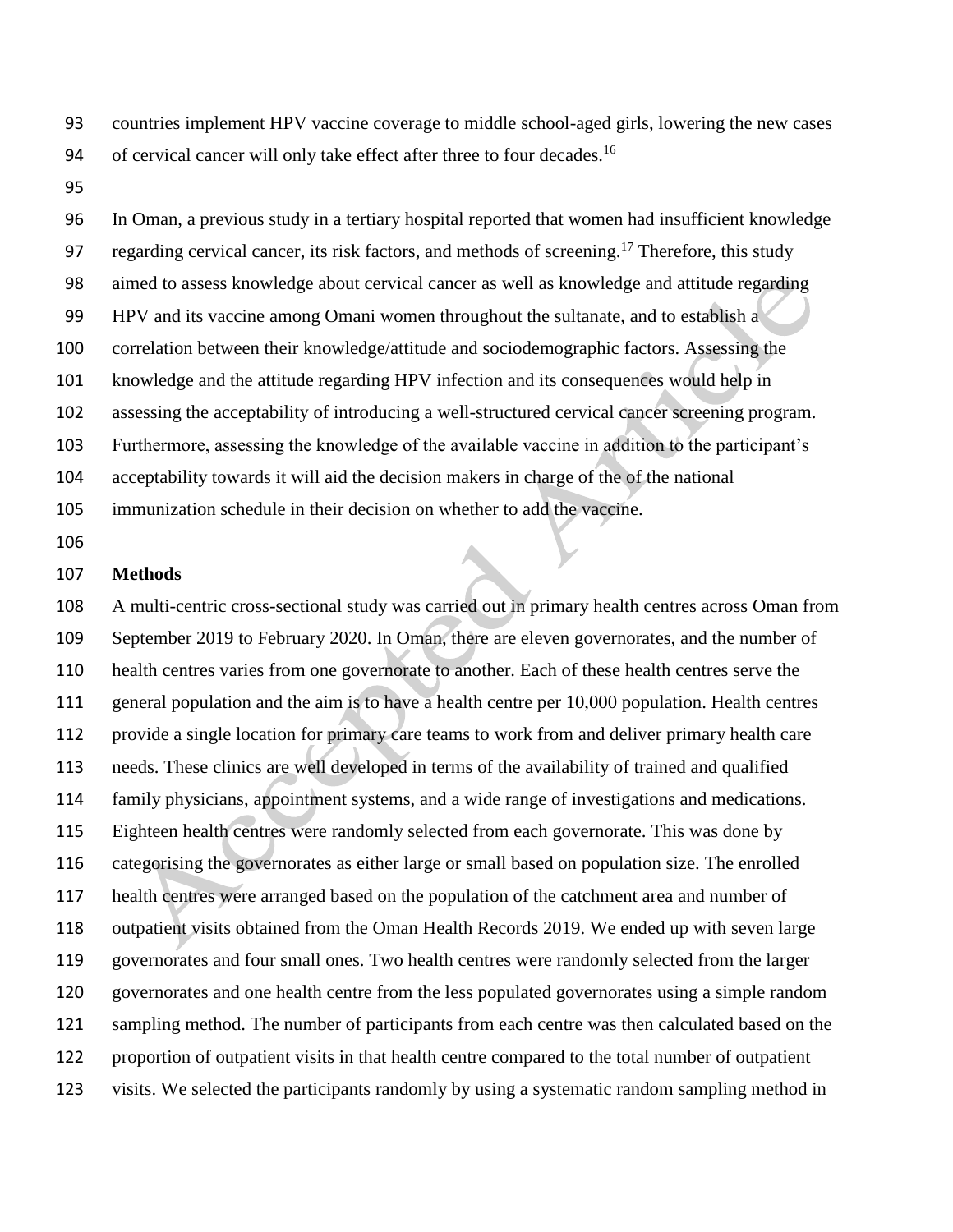which we chose every second adult female visiting the health centre for any reason (medical or non-medical) during the study period. The target population was Omani women aged 18 years and older who were attending the health centre for any service. Women who could not read, those who did not speak Arabic or English, those with learning difficulties or dementia, acutely sick women who required immediate care, or those in a hurry were excluded from the study. The sample size was determined based on the anticipated level of knowledge regarding cervical 130 cancer and screening for cervical cancer as 50% with a 5% margin of error, 95% confidence level, and 5% 2 tailed alpha error. The calculated sample size was 768. In addition, we anticipated a 4% non-response rate to the survey. Therefore, the total sample size became 800. The calculation was done using OpenEpi software.

 A well-structured questionnaire was used for data collection, and this had been tested in a 136 previous study in Oman.<sup>17</sup> The participation was voluntary and a written consent with a statement of confidentiality was taken from all participants. The purpose and objectives of the research were explained to all participants. Privacy, confidentiality, and the right to withdraw at any given time was assured. The average time taken to fill the questionnaire ranged between 10 and 15 minutes and this was done by face-to-face interview. The study was anonymous, and the participants were assigned a unique code which was later used for data analysis.

 The survey consisted of three main parts. The first part was regarding the sociodemographic characteristics including age, marital status, age at first marriage, number of marriages, total number of children, number of daughters, theirs and their spouses' level of education, employment status, and if their degree was related to health care, the total monthly income, and if their income affected their regular gynaecological reviews.

 The second part assessed the participants' cervical cancer risk factors including history of smoking, exercise, use of oral contraceptive methods, history of abortion, history of sexually transmitted infection (STI), history of HPV infection, and a personal and a family history of cervical cancer. Moreover, we inquired about their immunity status, such as having a history of human immunodeficiency virus (HIV) infection, self or spouse, or using immunosuppressant medications.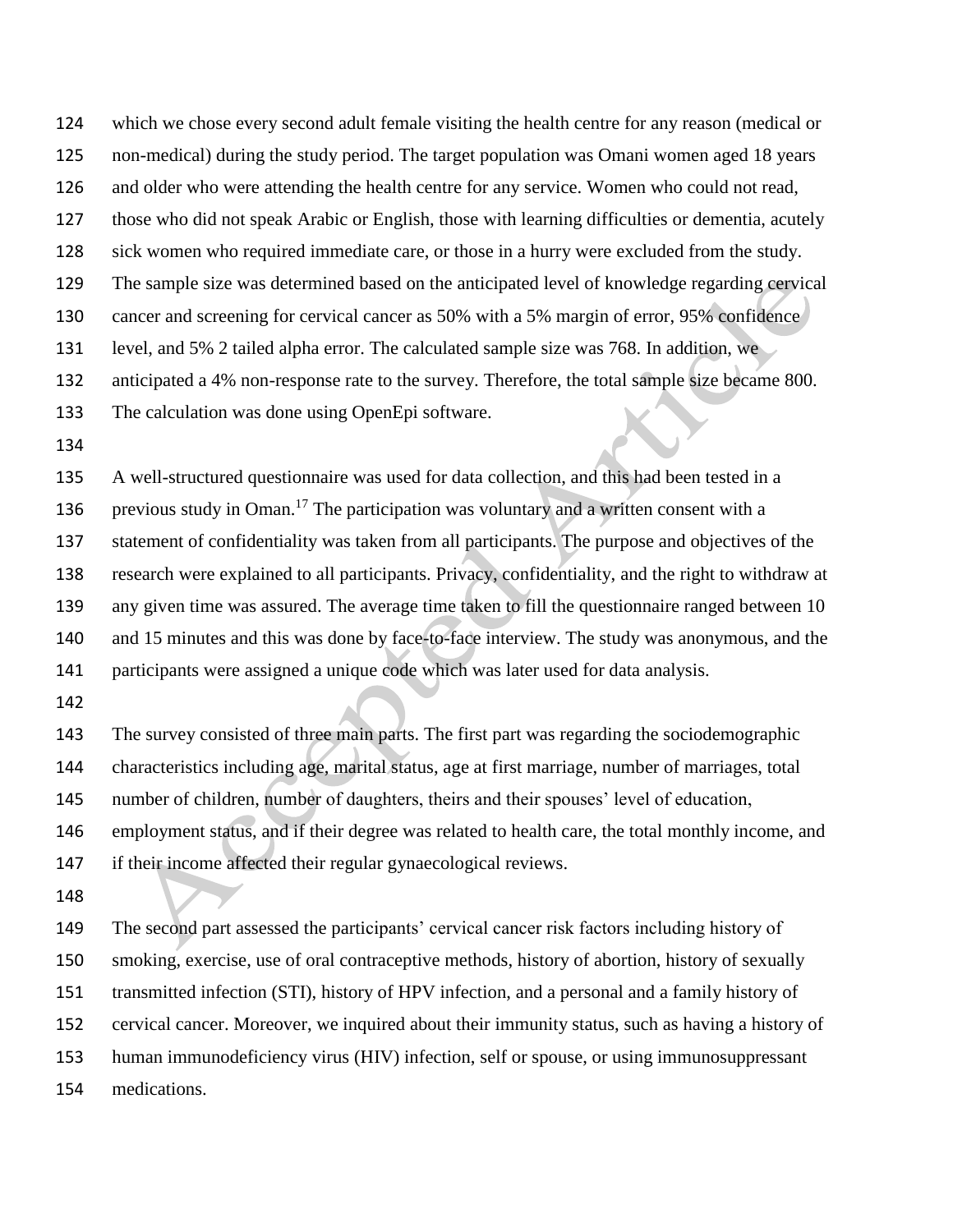The third part assessed knowledge and awareness regarding cervical cancer and HPV. Questions included whether the participants had heard of cervical cancer, their source of information, and if they thought it was among the common cancers leading to death worldwide. They were questioned about their knowledge regarding the warning signs of cervical cancer, for example, intermenstrual bleeding, persistent low back pain, persistent foul-smelling vaginal discharge, dyspareunia, menorrhagia, persistent diarrhoea, postmenopausal bleeding, persistent pelvic pain, postcoital bleeding, blood in urine or stool, and unexplained weight loss. Furthermore, the knowledge regarding factors that affect the chances of developing cervical cancer including 164 history of infection with HPV, smoking, weakened immunity of self or spouse, long term use of 165 contraceptive pills, early marriage before the age of 16 years, having many children ( $\geq$  3), family history of cervical cancer, and finally, failure to get screened for cervical cancer. The last few questions in this part were regarding HPV and its vaccine, if they had ever heard of

 this vaccine and whether they generally accepted the provision of the HPV vaccine to middle school-aged girls and to their own daughters, specifically. Finally, they were asked if their knowledge, awareness, and practice regarding cervical cancer and its screening was influenced by the conservative nature of the Omani society.

 To assess knowledge, all knowledge-related questions were compiled, and a scoring system was created. Each correct answer was given one point and the total possible score was 22. The scores were then divided into two categories: not knowledgeable (scores of <12) and knowledgeable (scores of 12-22).

 The data analysis was done using Statistical Package for Social Science (SPSS) version 23 (SPSS Inc., Chicago, IL, USA). For sample characteristics, descriptive analyses were done. Continuous variables were presented as means and standard deviations. Categorical variables 182 were reported as frequencies and percentages. Pearson's chi-square  $(\chi^2)$  test was used when appropriate to determine significance and Fisher's exact tests were used for low cell frequencies. A P value of 0.05 or less was considered significant.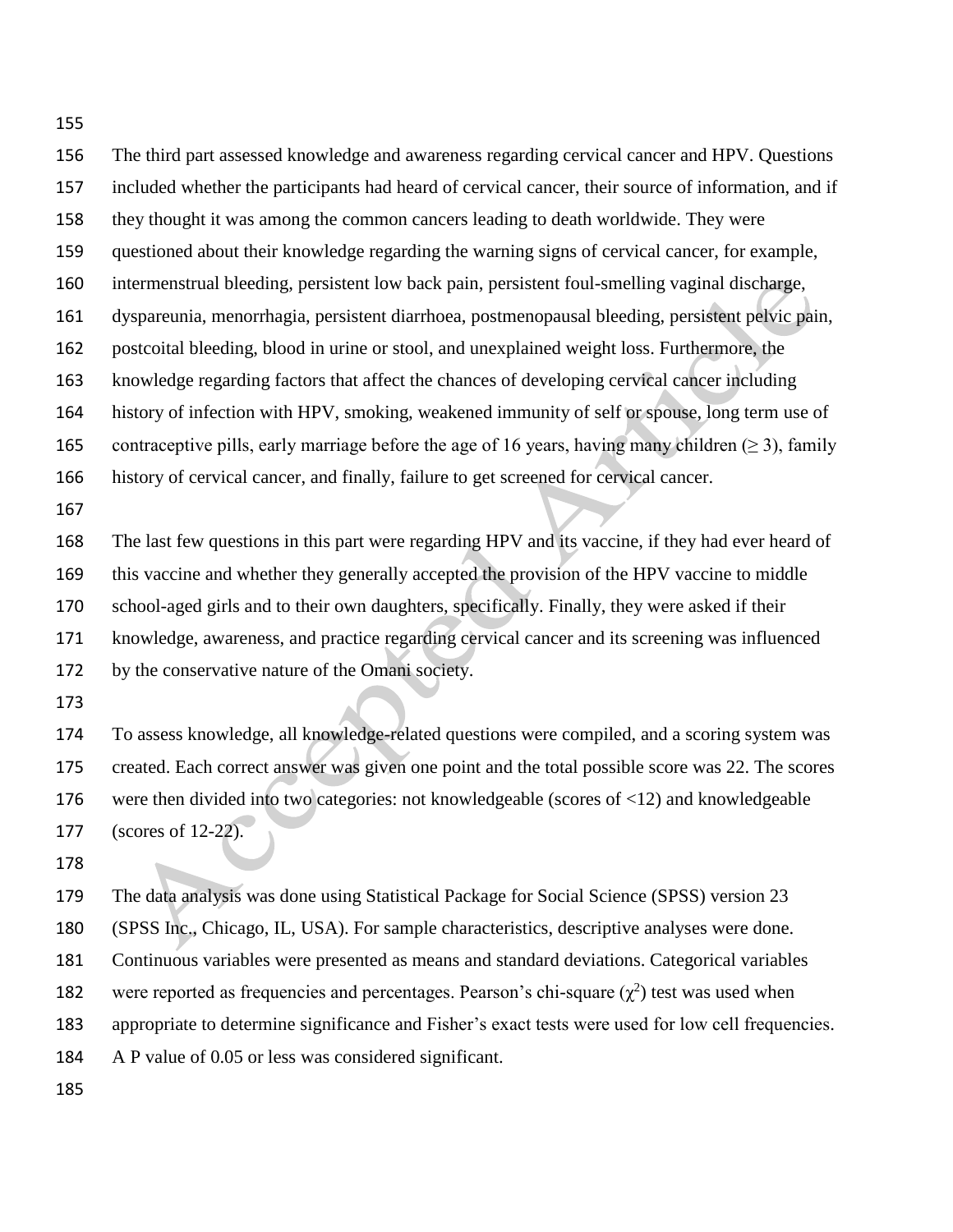Ethical approval for the study was obtained from the Research and Ethics committee of the

Department of Planning and Studies sections, Ministry of Health, Oman.

## **Results**

 A total of 805 women participated and completed the study (response rate: 89%). Most of the participants were in the age group of 21 to 30 years (38.9%) and 31 to 40 years (40.6%). More than half of the participants were in college (52.2%). Out of the remaining, most had high school diplomas (38.5%). The participants were almost equally divided between being employed (45.7%) or searching for a job (42.5%). Around one fifth of the participants had jobs related to health care (20.6%). Only a fifth of the women surveyed were never married (16.9%), while majority had been married (83.7%) and this includes currently married, divorced, or widowed. More than half were married when they were between the ages of 18 and 25 years (55.9%). Only a small number were married when they were younger than 18 years old (8.0%). The number of 199 children of each participant varied greatly from 1 to 13 with an average of  $2.52 \pm 2.44$ . The 200 number of daughters was also variable with an average of  $1.25 \pm 1.49$  where the majority did not have any (42%), followed by a quarter who had one daughter (24.3%). Almost half of the husbands had secondary school diplomas (40.9%), followed by undergraduate degrees (26.8%). In terms of income, this varied greatly, 20.2% reported having low income of less than 500 OMR a month and 20.4% stated having an income of 1000-2500 OMR a month. The majority of the participants (78.3%) indicated that their financial status did not affect their visits to the gynaecologist.

 Almost all of the participants were non-smokers (99.5%). Around one third did not exercise (31.9%), while only 69 (8.6%) exercised regularly around four to five times a week. Most of the women (78.9%) were not using any contraceptive methods. Around one third (30.1%) had a 211 history of abortion, with a small proportion that had more than two abortions (6.6%). Few (1.1%) had a history of STI, and less (0.5%) had previously been infected with HPV. Of all participants, only 6 (0.7%) had a history of cervical cancer and 27 (3.4%) had a family history of cervical cancer to their knowledge. Few (0.6%) reported having low immunity and only one (0.1%) reported having a husband with low immunity.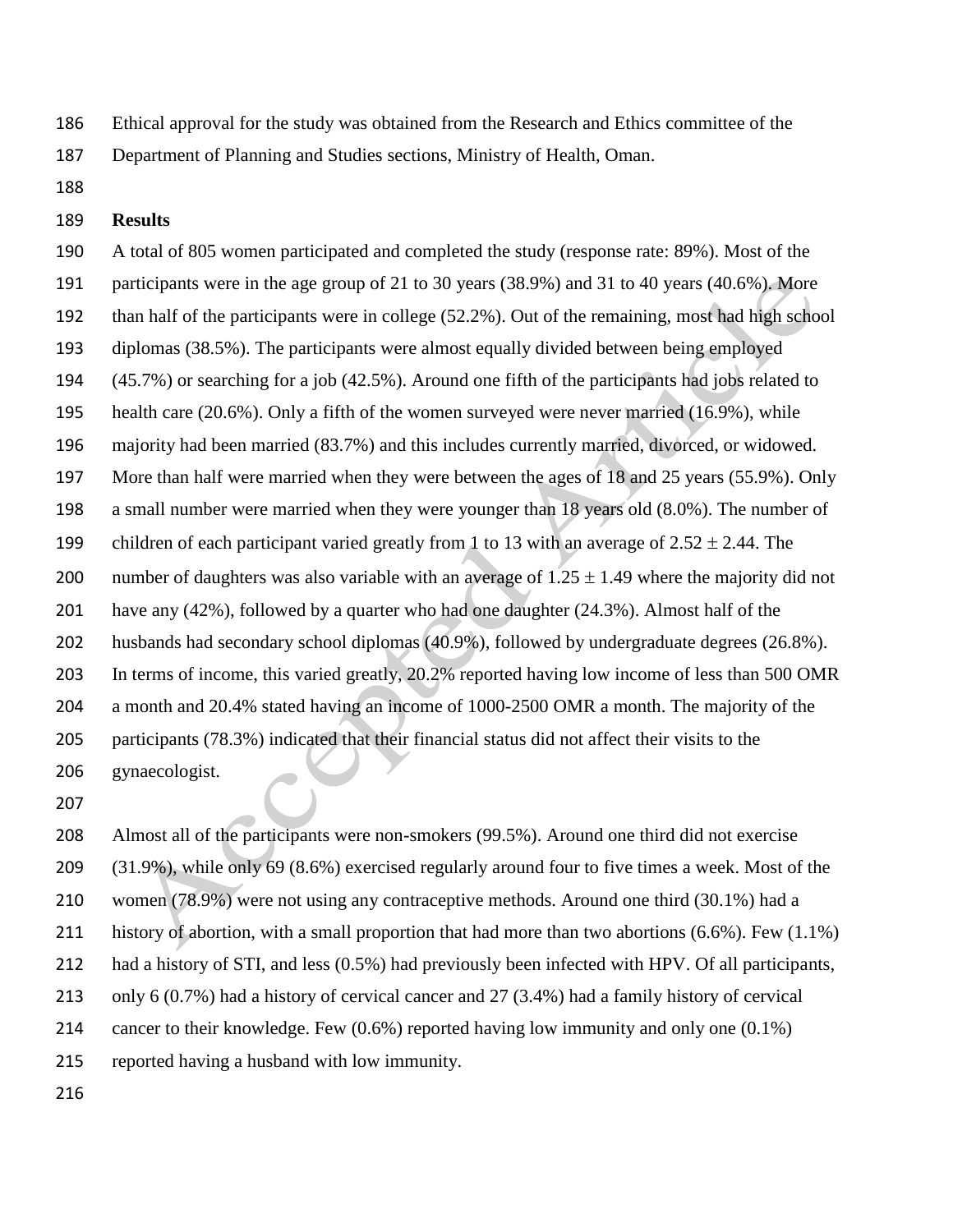When questioned regarding knowledge about cervical cancer, more than two thirds of the

- participants (67.5%) had heard of cervical cancer. Most of them gained this knowledge from
- social media (33.0%) followed by their health care provider (16.9%), television programs or
- advertisements (16.5%), schools or universities (12.9%), family and friends (8.2%), and written
- media such as magazines and newspapers (8.1%). The majority (60%) did not know that cervical
- 222 cancer is a leading cause of death, and only a quarter (26.3%) thought it was. Spotting between
- periods (47.3%), vaginal discharge (41.9%), persistent pelvic pain (41.6%), and post-menopausal
- bleeding (39.0%) were frequently identified warning signs of cervical cancer. In addition, just
- under half of the participants identified persistent low back pain (47.3%), menorrhagia (38.9%),

postcoital bleeding (35.5%), dyspareunia (34.7%), and weight loss (31.1%) to be warnings signs.

- However, blood in the stool and urine (26.2%) and diarrhea (12.3%) were infrequently identified
- as warning signs.
- 

 When questioned regarding factors that increase the chances of developing cervical cancer, most of the participants agreed that the following are risk factors for cervical cancer:

immunosuppression (56.9%), having a family history of cervical cancer (53.3%), never being

screened for cervical cancer before (49.7%), smoking (48.1%), long term use of oral

contraceptive pills (36.6%), and having a husband with a weakened immune system (34.4%). On

the other hand, very few respondents thought that early marriage (17%) and having many

children (9.3%) played a role in developing cervical cancer. Almost half of the respondents

- (49.7%) did not know that HPV infection was a risk factor and some (11.4%) thought it was not
- a risk factor. On the other hand, more than half (53.3%) identified family history of cervical
- cancer as a risk factor for cervical cancer.
- 

 Regarding the knowledge score, 60.0% of the participants had poor knowledge with a score of less than 12 and 40.0% of the participants were knowledgeable with a score of 12 or more. The 243 knowledge score was significantly associated with the participants' qualifications ( $P = 0.000$ ) 244 and if their degree was related to health care  $(P = 0.000)$ . Most women who were knowledgeable had a college degree or higher (65.5%). Regarding the field of study and whether it was related to health care and knowledge score, more than half of the participants had poor knowledge (59.9%), with a few of these who were in health care-related fields (7.7%). The knowledge score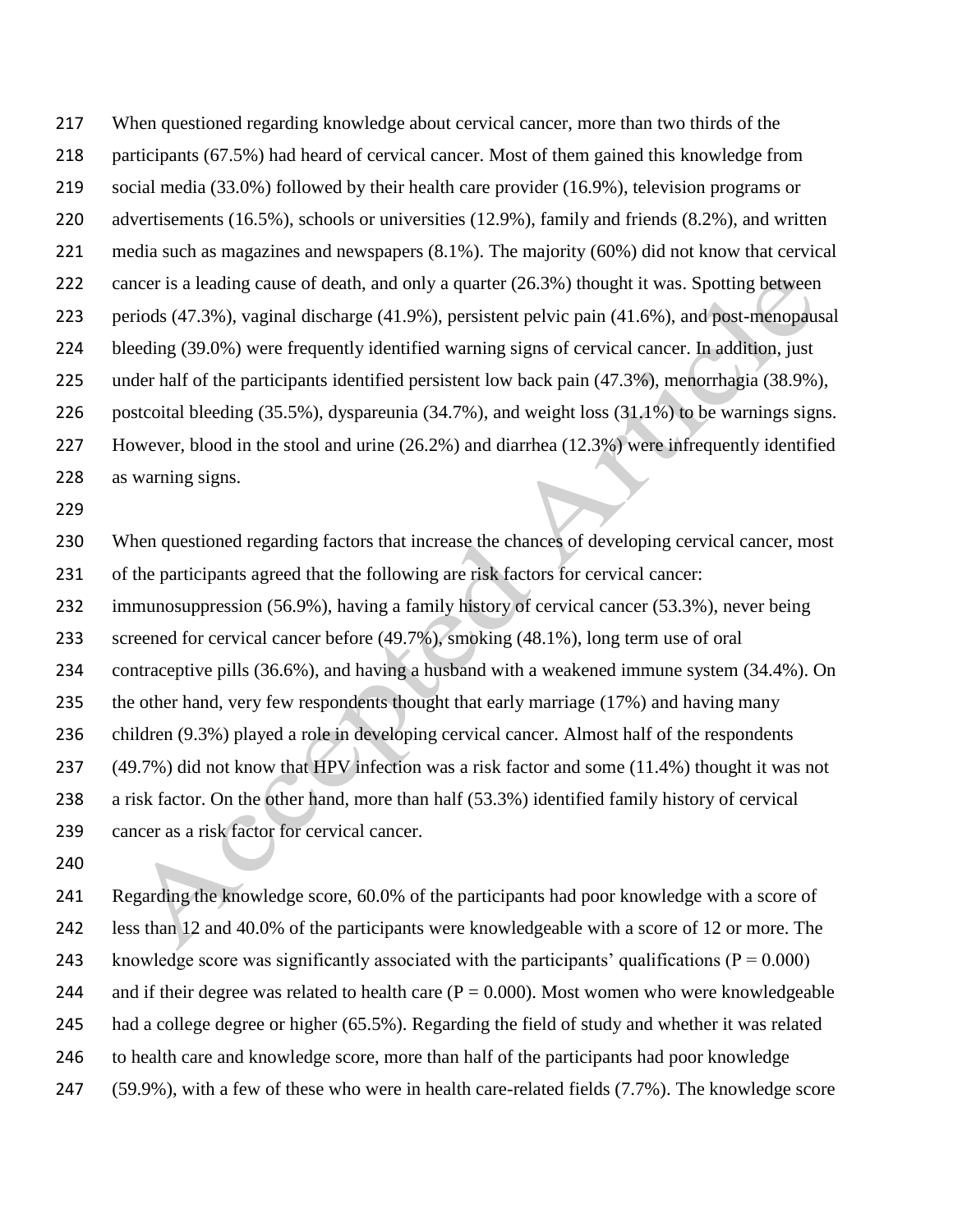- 248 was also significantly associated with employment status ( $P = 0.000$ ), income ( $P = 0.000$ ), and
- 249 family history of cervical cancer ( $P = 0.000$ ). The knowledge score was not significantly
- associated with the other sociodemographic characteristics nor with the previous history of STI,
- history of HPV infection, or history of cervical cancer. Table 1.
- 

 Two thirds of the participants (67%) had never heard of HPV. Even though only 81 women (10.1%) had heard of the HPV vaccine, 332 (41.2%) agreed with offering the vaccine to middle school-aged girls and almost half (47.0%) agreed that vaccinating their daughters was a good decision. Furthermore, 48.3% of the participants admitted that the conservative nature of Omani society did affect their knowledge regarding cervical cancer. Regarding the acceptance of the provision of the HPV vaccine to their own daughters, there was no association with any of the factors. However, there was a significant association between agreement to giving the vaccine to 260 school children and the level of education  $(P = 0.000)$  and whether their field of study was 261 related to health care ( $P = 0.036$ ). On the contrary, there was no association between agreement to give the vaccine and whether the participants had daughters. Table 2.

## **Discussion**

 Even though cervical cancer is the third most common cancer among Omani women aged 15–44 266 vears, there is no well-structured national screening program.<sup>5</sup> The unavailability of cervical cancer screening and Pap smear testing at the primary healthcare level has led to a lack of knowledge regarding cervical cancer. In the current study, most of participants (67.5%) had heard of cervical cancer which is low compared to a previous similar study in Oman where the 270 majority of participants (80%) had heard of cervical cancer.<sup>17</sup> The main source of information for the participants in our study was social media (33%) followed by only 16.9% from healthcare providers. Our study was not the only one which demonstrated that social media, rather than health care professionals, was the major source of knowledge. The same was demonstrated in other Arabic countries such as Qatar, Hispanic communities in the US, and some Asian countries 275 including India.<sup>18-20</sup> These findings are contrary to a study done in Italy among young adult woman which found healthcare providers to be the primary and most trusted source of 277 information.<sup>21</sup> This leads us to think that national education and/or awareness programs are deficient in Oman or are not well within reach of the public. Social media has become an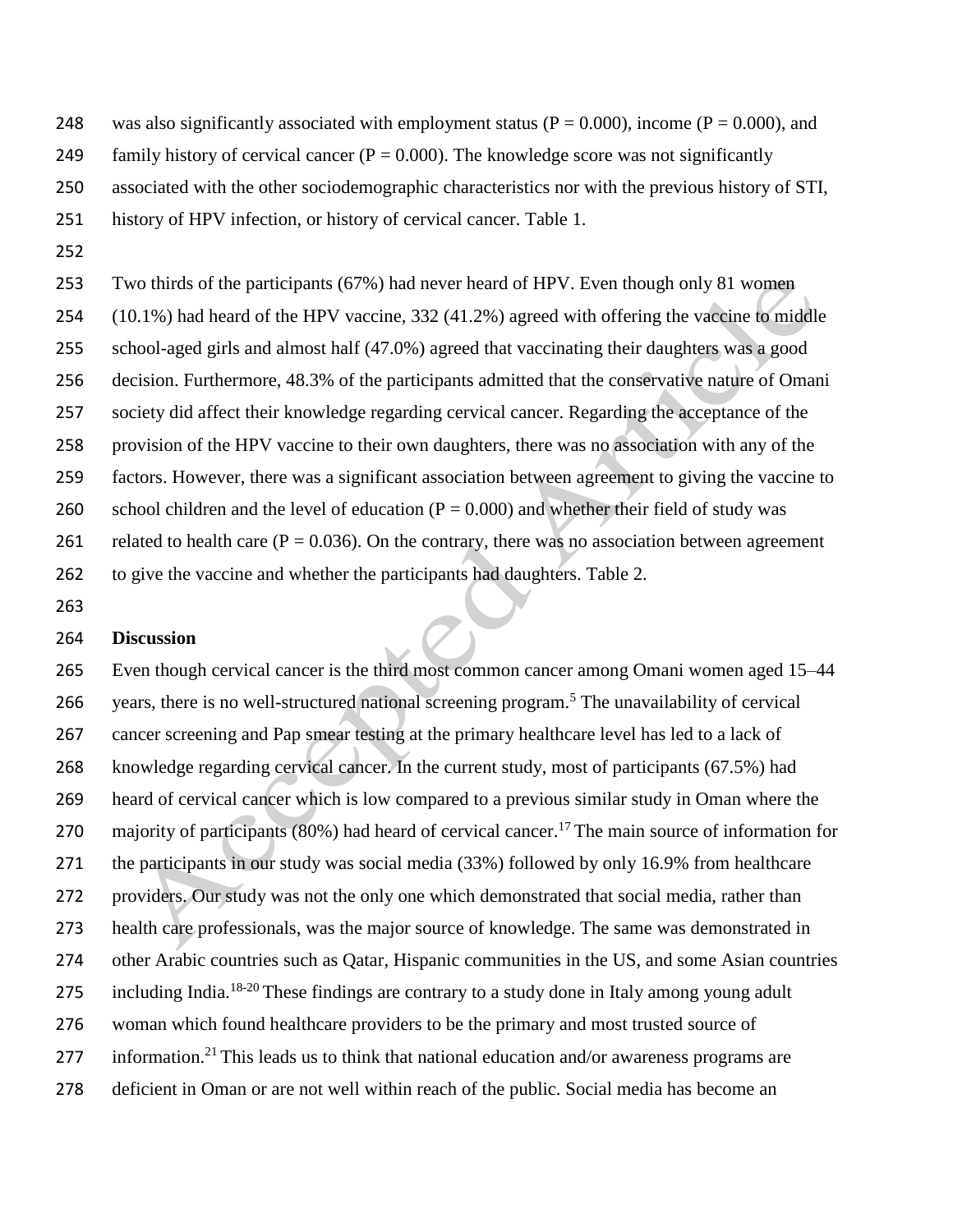important platform that can be utilised in educating the public about cervical cancer and the HPV vaccine, especially that currently social media is one of the fastest and easiest ways to deliver information. Hence, it could be wisely used by health care providers if it is well prepared and structured.

 In comparison to a study done previously in Oman, the majority of college degree holders, whether patients, staff, or current students, had inadequate knowledge regarding cervical cancer,  $100\%$ , 59.5%, and 92.4%, respectively.<sup>17</sup> In both studies, participants demonstrated poor knowledge despite educational level or employment status which leads us to think that the public's overall exposure to cervical cancer awareness, whether through advertisement, their health care providers, or their schools, is lacking. This indicates the increased need to utilize different resources to increase awareness of cervical cancer and to focus more on health care professionals to deliver the required information as they would be the most reliable in spread the information, respond to any inquires, and guide them appropriately.

 In terms of knowledge regarding cervical cancer, our study demonstrated similar results to 295 studies done in Qatar and Kuwait.<sup>18, 22</sup> People who had better knowledge were mostly college degree holders or higher or aged 31 years or older. In addition, people with inadequate knowledge were women under 30 years of age, recently married, or uneducated. Although most of the respondents in our study were educated, only 40% were considered knowledgeable. Contrary to what was found in previous studies, even the highly educated people in our study were unaware of cervical cancer. That could be because the population size in the previous study was smaller and most of the participants were hospital staff and nursing students who would have previously been exposed to information regarding if not patients with cervical cancer and/or HPV.

 Regarding knowledge of HPV and its vaccine, of our study participants, only 15% had heard of HPV as compared to 34.5% in a study done in Saudi Arabia. In the same study, 29.9% of participating Saudi women were aware of the HPV vaccine compared to only 10.1% in this study.<sup>23</sup> Both of which are very low when compared to 79.1% of all participants who knew of the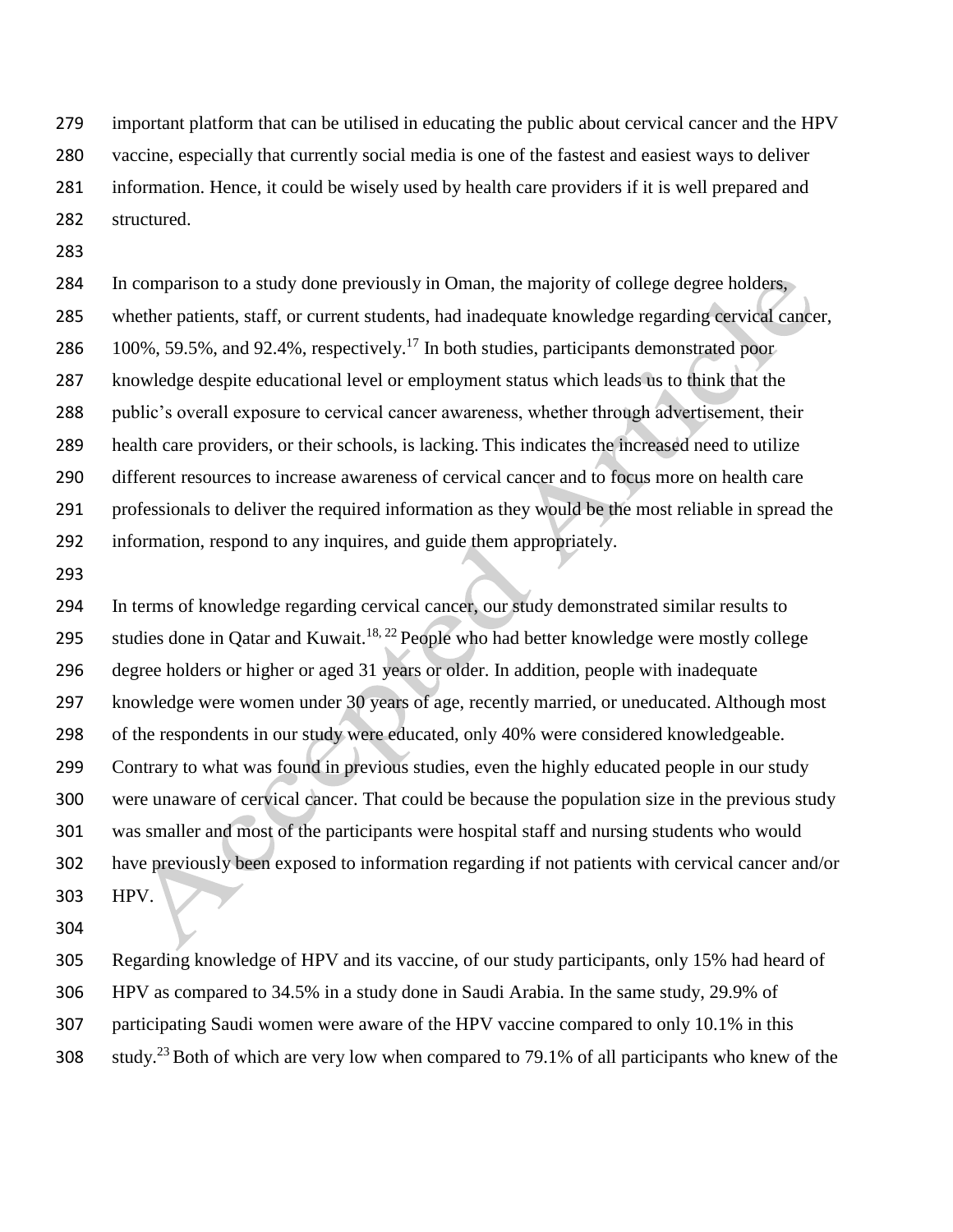- $HPV$  vaccine in a study done in the UK, US, and Australia.<sup>24</sup> This calls for a nationwide
- awareness program to educate the Omani public regarding HPV and its implications.
- Despite the poor knowledge regarding HPV and the vaccine for it, our studied population
- reported to be accepting of vaccinating middle school-aged girls including their own daughters.
- This could indicate the public's trust in health authority in the country. The acceptability rate was
- 47.1%, which is considered low when compared to 83.7% in Thailand, 81.8% in Bahrain, and
- 64.3% in Saudi Arabia.<sup>23,25-27</sup> Though the acceptance for HPV vaccine is comparably low, it is
- essential that initiative be taken and the vaccine be provided to eligible candidates.
- **Strengths and limitations**

 The strength of this study lies in the diversity of the respondents. It is the first national study from Oman to assess knowledge, awareness, and attitude regarding cervical cancer and HPV. The results of our study can therefore be generalisable to the entire population. Moreover, the response rate was high, likely due to the chosen data collection method (face-to-face interviews) which may have helped to build a stronger rapport with the respondents and allowed for more accurate and complete responses. Among the limitations of our study is the length of the questionnaire and that the interviews were placed in waiting areas of primary health care facilities which can often be crowded. Finally, the inclusion of questions referring to the participants' past experiences and the face-to-face interview setup itself could have inadvertently led to recall or response bias.

# 

### **Conclusion**

 Most of the participants had poor knowledge regarding cervical cancer and HPV. Even those with a personal or family history of cervical cancer were not aware of HPV and its role. Despite that, the majority were open and accepting of the idea of offering the HPV vaccine to middle school-aged girls and even their daughters. Community outreach programs may help in enriching public knowledge, and possibly, correct misinformation and myths regarding cervical cancer and HPV.

### **Authors Contribution**

 MR, TK and RK conceived the presented research idea and went through literature review. MR and TK, under the supervision of RK, designed the research methodology. MR and TK were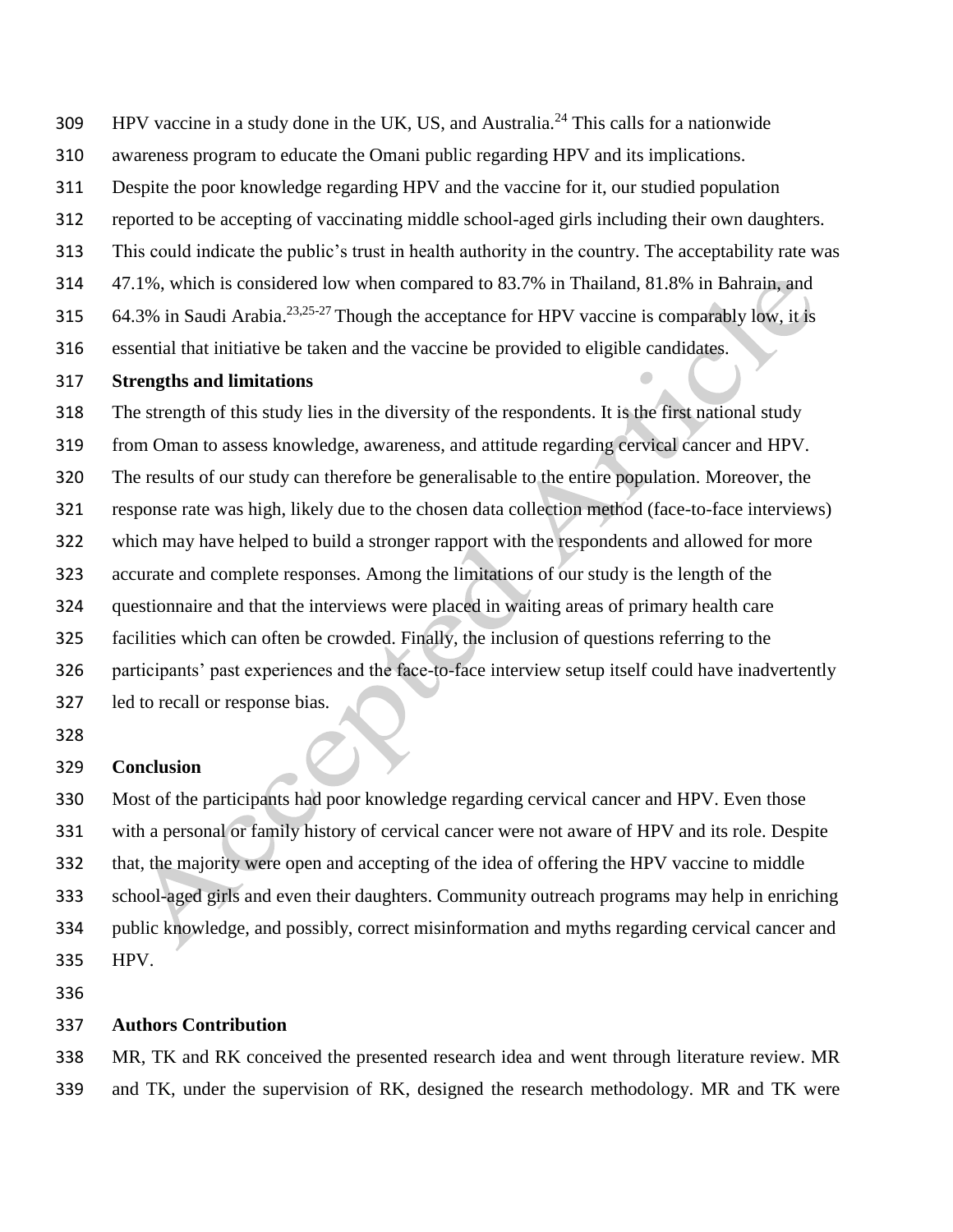| 340 |                                                                                             | involved in the data collection and date entry. MR, TK and RK analyzed and interpreted the results. |  |  |  |  |
|-----|---------------------------------------------------------------------------------------------|-----------------------------------------------------------------------------------------------------|--|--|--|--|
| 341 | MR was a major contributor in writing the manuscript in consultation with TK and RK. RK was |                                                                                                     |  |  |  |  |
| 342 | the research supervisor who guided MR and TK throughout the project. All authors read and   |                                                                                                     |  |  |  |  |
| 343 |                                                                                             | approved the final manuscript.                                                                      |  |  |  |  |
| 344 |                                                                                             |                                                                                                     |  |  |  |  |
| 345 |                                                                                             | Acknowledgement                                                                                     |  |  |  |  |
| 346 |                                                                                             | We would like to thank Dr. Gauhar Rizvi of Sultan Qaboos University and Mr. Sachin Jose of          |  |  |  |  |
| 347 |                                                                                             | Oman Medical Specialty Board for their great help with the statistics. We would also like to extend |  |  |  |  |
| 348 |                                                                                             | our thanks to our research assistants who made it possible to conduct this research project on a    |  |  |  |  |
| 349 |                                                                                             | national level.                                                                                     |  |  |  |  |
| 350 |                                                                                             |                                                                                                     |  |  |  |  |
| 351 |                                                                                             | <b>Conflict of Interest</b>                                                                         |  |  |  |  |
| 352 |                                                                                             | The authors declare no conflicts of interest.                                                       |  |  |  |  |
| 353 |                                                                                             |                                                                                                     |  |  |  |  |
| 354 | <b>Funding</b>                                                                              |                                                                                                     |  |  |  |  |
| 355 |                                                                                             | This research has received funding from Sultan Qaboos University Hospital.                          |  |  |  |  |
| 356 |                                                                                             |                                                                                                     |  |  |  |  |
| 357 | <b>References</b>                                                                           |                                                                                                     |  |  |  |  |
| 358 | 1.                                                                                          | Jhingran A, Russel AH, Seiden MV, et al. Cancers of the cervix, vulva, and vagina. In:              |  |  |  |  |
| 359 |                                                                                             | Niederhuber JE, Armitage JO, Doroshow JH, Kastan MB, Tepper JE. Abeloff, Eds.                       |  |  |  |  |
| 360 |                                                                                             | Clinical Oncology, 6th ed. Amsterdam: Elsevier, 2019. Pp.1468-1507.                                 |  |  |  |  |
| 361 |                                                                                             | 2. Green J, Berrington de Gonzalez A, Sweetland S, Beral V, Chilvers C, Crossley B, et al.          |  |  |  |  |
| 362 |                                                                                             | Risk factors for adenocarcinoma and squamous cell carcinoma of the cervix in women                  |  |  |  |  |
| 363 |                                                                                             | aged 20-44 years: The UK National Case-Control Study of Cervical Cancer. Br J Cancer                |  |  |  |  |
| 364 |                                                                                             | 2003; 89(11): 2078-86. https://doi.org/10.1038/sj.bjc.6601296.                                      |  |  |  |  |
| 365 | 3.                                                                                          | Al-Lawati Z, Khamis FA, Al-Hamdani A, Al-Kalbani M, Ramadhan FA, Al-Rawahi TR,                      |  |  |  |  |
| 366 |                                                                                             | et al. Prevalence of human papilloma virus in Oman: Genotypes 82 and 68 are                         |  |  |  |  |
| 367 |                                                                                             | dominating. Int J Infect Dis 2020; 93:22-7. https://doi.org/10.1016/j.ijid.2019.12.038.             |  |  |  |  |
| 368 | 4.                                                                                          | World Health Organization. The Global Health Observatory: GLOBACAN 2020 Cervix                      |  |  |  |  |
| 369 |                                                                                             | Uteri. From https://gco.iarc.fr/today/data/factsheets/cancers/23-Cervix-uteri-fact-                 |  |  |  |  |
| 370 |                                                                                             | sheet.pdf Accessed: April 2021.                                                                     |  |  |  |  |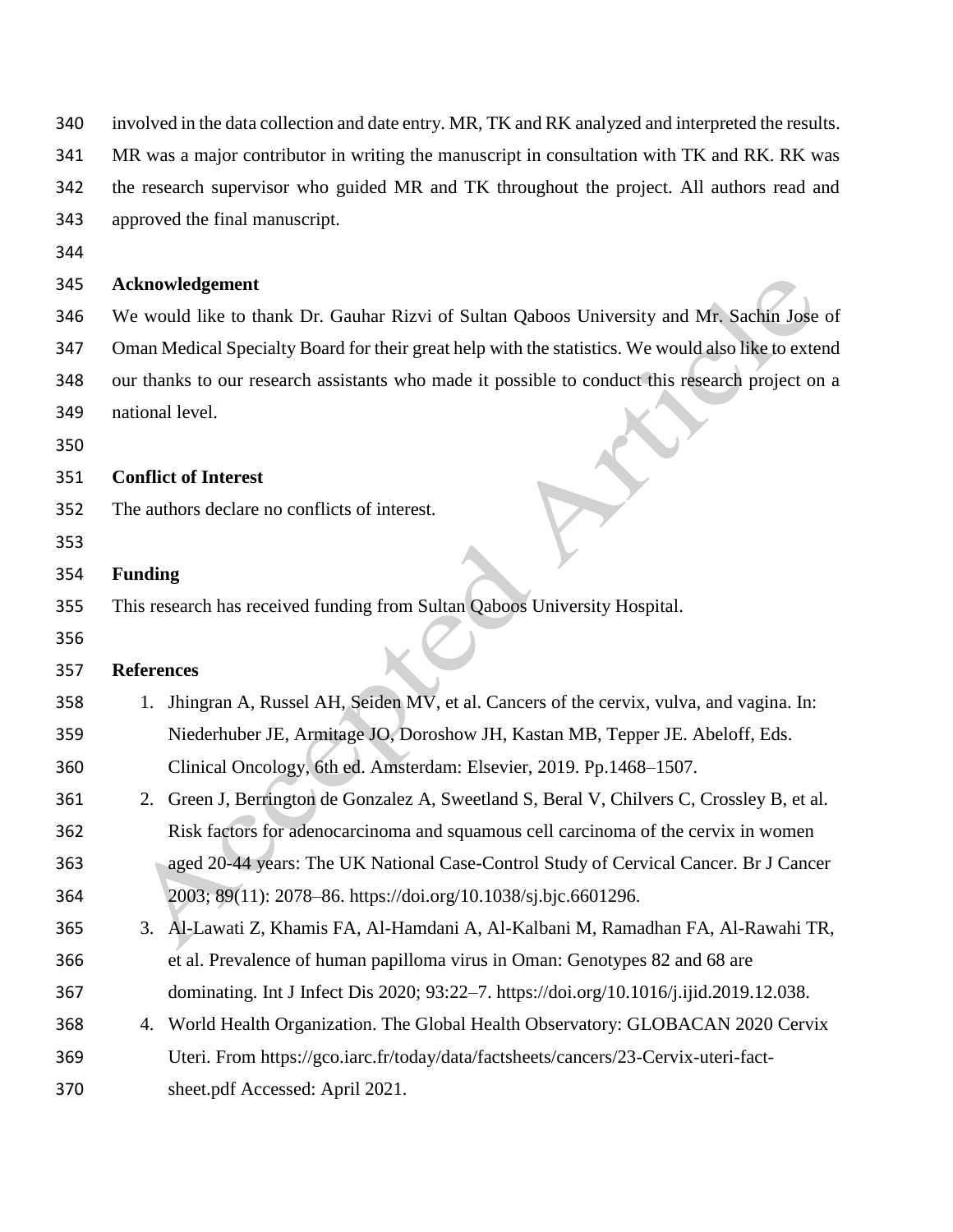5. World Health Organization. The Global Health Observatory: GLOBACAN 2020 Oman. From:<https://gco.iarc.fr/today/data/factsheets/populations/512-oman-fact-sheets.pdf> Accessed: July 2021. 6. Bruni L, Albero G, Serrano B, Mena M, Gómez D, Muñoz J, et al. ICO/IARC Information Centre on HPV and Cancer (HPV Information Centre). Human Papillomavirus and Related Diseases in Oman. Summary Report 17 June 2019. From: <https://hpvcentre.net/statistics/reports/OMN.pdf> Accessed: June 2021. 7. Güdücü Nilgün. Awareness of human papilloma virus, cervical cancer and HPV vaccine in healthcare workers and students of medical and nursing schools. Journal of Clinical and Experimental Investigations 2012; 3(3): 318–25. https://doi.org/10.5799/ahinjs.01.2012.03.0171. 8. Arbyn M, Weiderpass E, Bruni L, Sanjosé SD, Saraiya M, Ferlay J, et al. Estimates of incidence and mortality of cervical cancer in 2018: a worldwide analysis. Lancet Glob Health 2020; 8(2): e191–203. https://doi.org/10.1016/S2214-109X(19)30482-6. 9. Gamaoun R. Knowledge, awareness and acceptability of anti-HPV vaccine in the Arab states of the Middle East and North Africa region: a systematic review. East Mediterr Health J. 2018;24(6):538–548.<https://doi.org/10.26719/2018.24.6.538> 10. Ministry of Health, Oman. Manual on Expanded Program on immunisation. From: [www.moh.gov.om.](http://www.moh.gov.om/) Accessed July 2021. 11. Cancer Research UK. Cervical cancer statistics. Cancer Research UK, London. From: https://www.cancerresearchuk.org/health-professional/cancer-statistics/statistics-by- cancer-type/cervical-cancer Accessed: Oct 2019. 12. Peto J, Gilham C, Fletcher O, Matthews FE. The cervical cancer epidemic that screening has prevented in the UK. Lancet 2004; 364(9430): 249–56. https://doi.org/10.1016/S0140-6736(04)16674-9. 13. Siegel R, Naishadham D, Jemal A. Cancer statistics, 2012. CA Cancer J Clin 2012; 62(1): 10–29. https://doi.org/10.3322/caac.20138. 14. Bray F, Ferlay J, Soerjomataram I, Siegel RL, Torre LA, Jemal A. Global cancer statistics 2018: GLOBOCAN estimates of incidence and mortality worldwide for 36 cancers in 185 countries. CA Cancer J Clin 2018; 68(6): 394–424. https://doi.org/10.3322/caac.21492.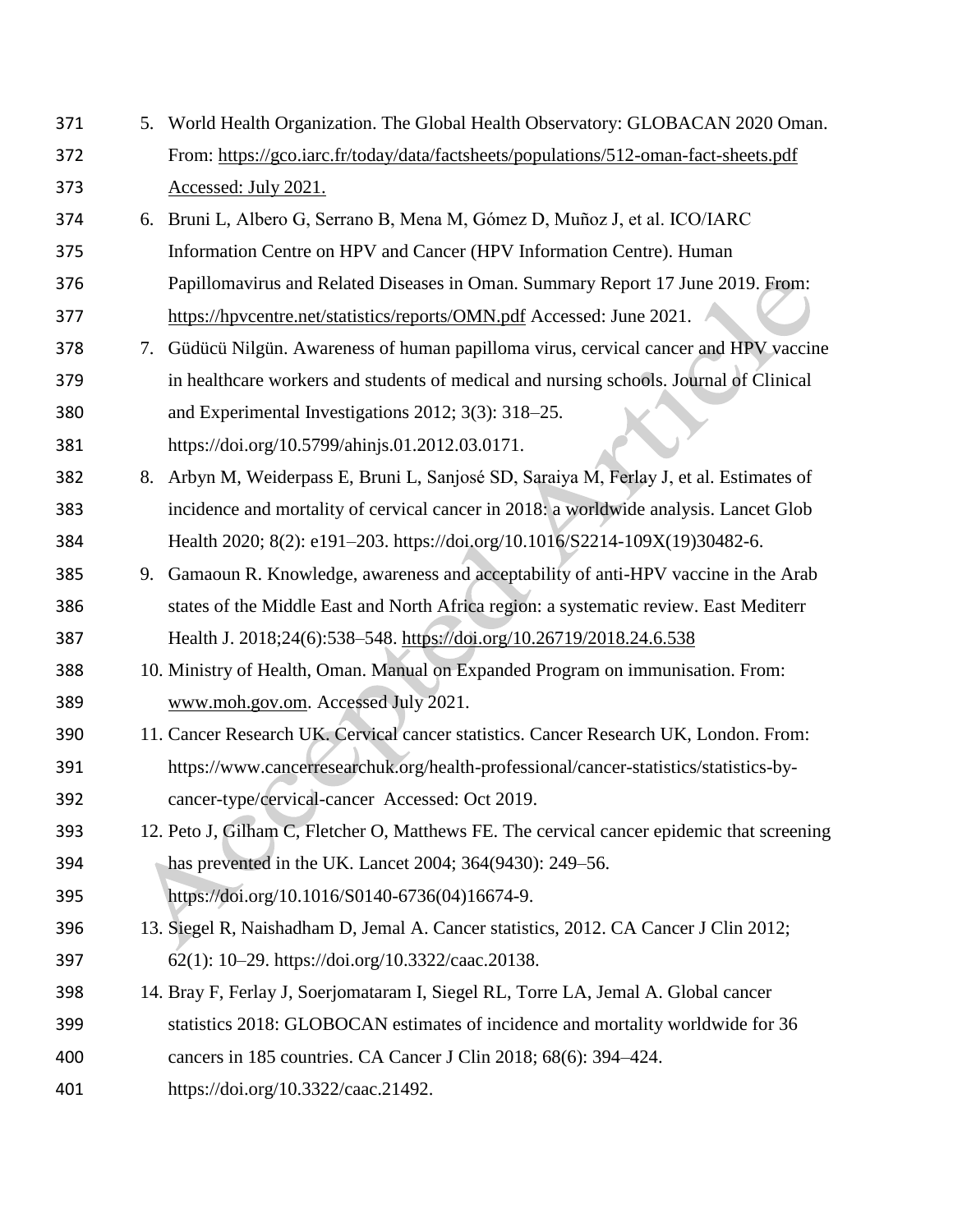- 15. Lei J, Ploner A, Elfström KM, Wang J, Roth A, Fang F, et al. HPV Vaccination and the Risk of Invasive Cervical Cancer. N Engl J Med 2020; 383(14):1340–8. https://doi.org/10.1056/NEJMoa1917338.
- 16. Simms KT, Steinberg J, Caruana M, Smith MA, Lew JB, Soerjomataram I, et al. Impact of scaled up human papillomavirus vaccination and cervical screening and the potential
- for global elimination of cervical cancer in 181 countries, 2020–99: a modelling study.
- Lancet Oncol 2019; 20(3): 394–407. https://doi.org/10.1016/S1470-2045(18)30836-2. 17. Alwahaibi N, Alsalami W, Alzaabi A, Alramadhani N. Awareness of cervical cancer and
- Pap smear testing among Omani women. Asian Pac J Cancer Prev 2016; 17(11): 4825– 30. https://doi.org/10.22034/APJCP.2016.17.11.4825.
- 18. Al-Meer FM, Aseel MT, Al-Khalaf J, Al-Kuwari MG, Ismail MFS. Knowledge, attitude and practices regarding cervical cancer and screening among women visiting primary health care in Qatar. East Mediterr Health J 2011; 17(11): 855–61.
- https://doi.org/10.26719/2011.17.11.856.
- 19. Ramirez AG, Suarez L, Laufman L, Barroso C, Chalela P. Hispanic women's breast and cervical cancer knowledge, attitudes, and screening behaviors. Am J Health Promot 2000; 14(5): 292–300. https://doi.org/10.4278/0890-1171-14.5.292.
- 20. Roy B, Tang TS. Cervical cancer screening in Kolkata, India: beliefs and predictors of cervical cancer screening among women attending a women's health clinic in Kolkata, India. J Cancer Educ 2008; 23(4):253–9. https://doi.org/10.1080/08858190802189105.
- 21. Donati S, Giambi C, Declich S, Salmaso S, Filia A, Ciofi Degli Atti ML, et al.
- Knowledge, attitude and practice in primary and secondary cervical cancer prevention among young adult Italian women. Vaccine 2012; 30(12):2075-82.
- https://doi.org/10.1016/j.vaccine.2012.01.057.
- 22. Al Sairafi M, Mohamed FA. Knowledge, attitudes, and practice related to cervical cancer screening among Kuwaiti women. Med Princ Pract 2009; 18(1):35–42.
- https://doi.org/10.1159/000163044.
- 23. Hussain AN, Alkhenizan A, McWalter P, Qazi N, Alshmassi A, Farooqi S, et al.
- Attitudes and perceptions towards HPV vaccination among young women in Saudi
- Arabia. J Family Community Medicine 2016; 23(3):145–50.
- [https://doi.org/10.4103/2230-8229.189107.](https://doi.org/10.4103/2230-8229.189107)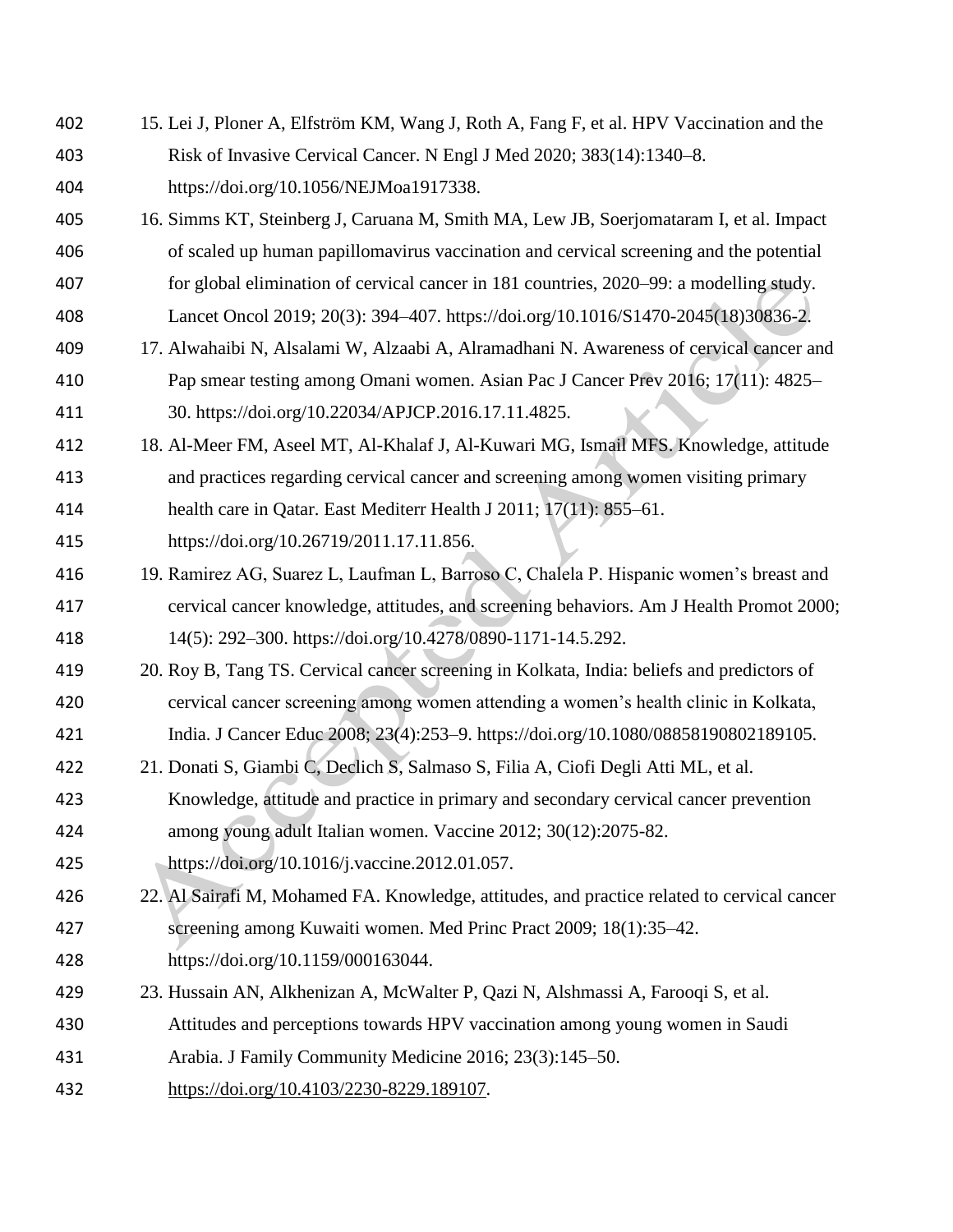- 433 24. Marlow LAV, Zimet GD, McCaffery KJ, Ostini R, Waller J, Knowledge of human 434 papillomavirus (HPV) and HPV vaccination: An international comparison. Vaccine 2013; 435 31(5):763-769. https://doi.org/10.1016/j.vaccine.2012.11.083.
- 436 25. Woo YL, Razali SM, Chong KR, Omar SZ. Does the success of a school-based HPV 437 vaccine programme depend on teachers' knowledge and religion? - A survey in a
- 438 multicultural society. Asian Pac J Cancer Prev 2012; 13(9):4651–4.
- 439 https://doi.org/10.7314/apjcp.2012.13.9.4651.
- 440 26. Moosa K, Alsayyad AS, Quint W, Gopala K, DeAntonio R. An epidemiological study 441 assessing the prevalence of human papillomavirus types in women in the Kingdom of 442 Bahrain. BMC Cancer 2014; 14:905. [https://doi.org/10.1186/1471-2407-14-905.](https://doi.org/10.1186/1471-2407-14-905)
- 443 27. [Jassim](https://pubmed.ncbi.nlm.nih.gov/?term=Jassim+G&cauthor_id=29325528) G, Obeid A, Al Nasheet HA. Knowledge, attitudes, and practices regarding
- 444 cervical cancer and screening among women visiting primary health care centres in
- 445 Bahrain. BMC Public Health 2018;18(1):128. [https://doi.org/10.1186/s12889-018-5023-](https://doi.org/10.1186/s12889-018-5023-7.)
- 446 [7.](https://doi.org/10.1186/s12889-018-5023-7.)
- 447

| 448 | Table 1: Knowledge of Cervical Cancer among Omani Women/ |  |  |  |
|-----|----------------------------------------------------------|--|--|--|
|-----|----------------------------------------------------------|--|--|--|

|                                  | $\mathbf{n}(\%)$                     | $\mathbf{n}(\%)$                 | $\mathbf{n}(\%)$ | $\mathbf{n}(\%)$ |  |
|----------------------------------|--------------------------------------|----------------------------------|------------------|------------------|--|
| <b>Cervical Cancer Knowledge</b> | Poor<br>Knowledge<br>$N = 483(60.0)$ | Knowledgeable<br>$N = 322(40.0)$ | P value^         | <b>Total</b>     |  |
| Age group                        |                                      |                                  |                  |                  |  |
| $\leq 30$                        | 224 (28.1)                           | 143 (17.9)                       | 0.546            | 798 (99.1)       |  |
| $>$ 30 years                     | 254(31.8)                            | 177(22.2)                        |                  |                  |  |
| Qualification                    |                                      |                                  |                  |                  |  |
| Illiterate                       | 28(3.5)                              | 17(2.1)                          | $0.000*$         | 802 (99.6)       |  |
| Secondary                        | 217(27.1)                            | 93(11.6)                         |                  |                  |  |
| Undergrad or higher              | 236 (29.4)                           | 211 (26.3)                       |                  |                  |  |
| <b>Related to healthcare</b>     |                                      |                                  |                  |                  |  |
| N <sub>o</sub>                   | 420(52.2)                            | 218(27.1)                        | $0.000*$         | 804 (99.9)       |  |
| Yes                              | 62(7.7)                              | 104 (12.9)                       |                  |                  |  |
| <b>Marital status</b>            |                                      |                                  |                  |                  |  |
| Never married                    | 90(11.2)                             | 46(5.7)                          | 0.105            | 802 (99.6)       |  |
| Married\ Divorced\ Widowed       | 391 (48.8)                           | 275(34.3)                        |                  |                  |  |
| <b>Employment</b>                |                                      |                                  |                  |                  |  |
| N <sub>o</sub>                   | 284 (35.9)                           | 139 (17.3)                       | $0.000*$         | 790 (98.1)       |  |
| Yes                              | 187(23.7)                            | 180 (22.8)                       |                  |                  |  |
| <b>Income</b>                    |                                      |                                  |                  |                  |  |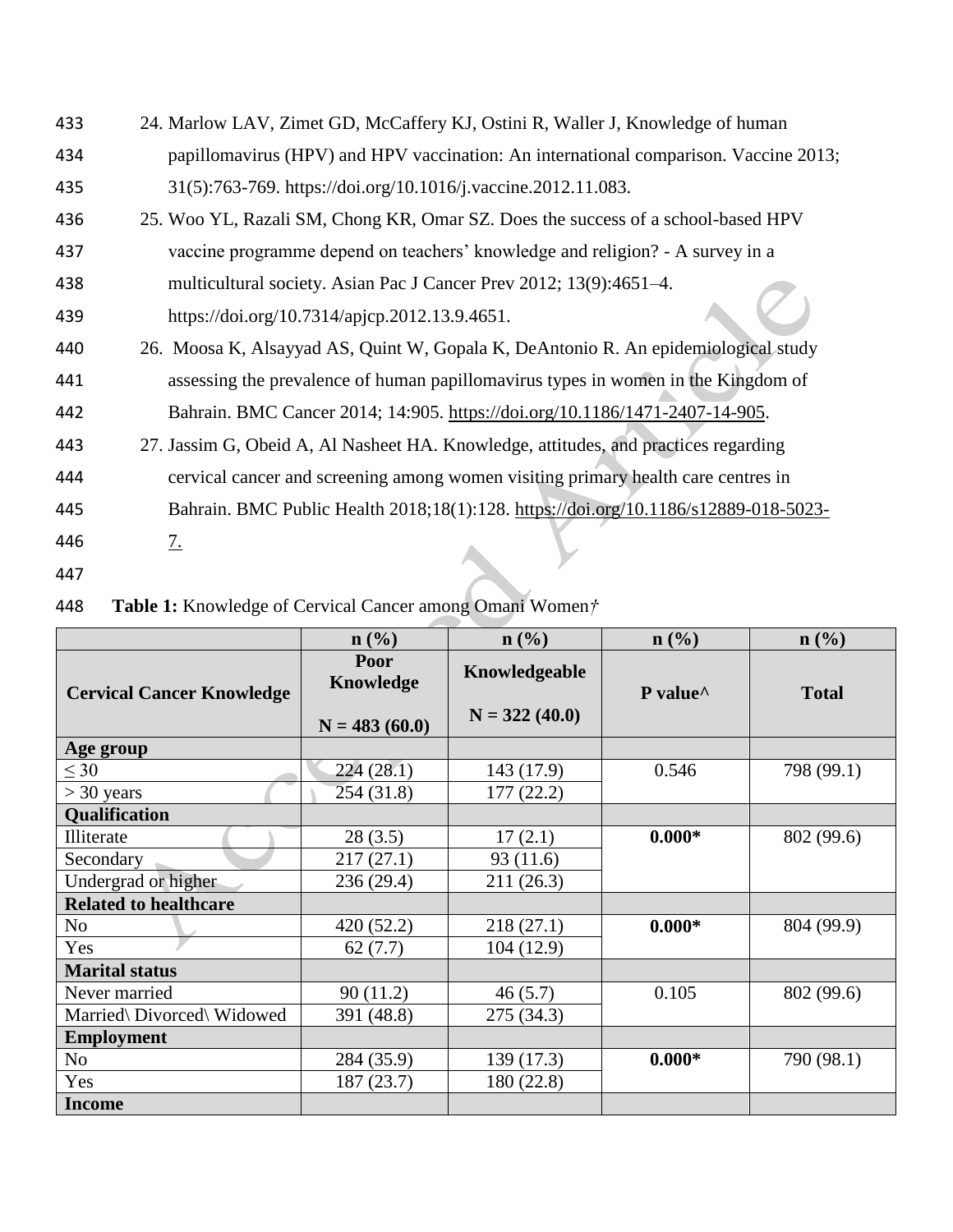| $\leq 1000$ OMR                   | 289 (45.7) | 144 (22.8) | $0.000*$ | 632(78.5)  |
|-----------------------------------|------------|------------|----------|------------|
| $>1000$ OMR                       | 89 (14.1)  | 110(17.4)  |          |            |
| Husband's qualification           |            |            |          |            |
| Illiterate                        | 52(7.9)    | 31(4.7)    | 0.410    | 662(82.2)  |
| Secondary                         | 186(28.1)  | 143(21.6)  |          |            |
| Undergrad or higher               | 153(23.1)  | 97(14.7)   |          |            |
| <b>History of STD</b>             |            |            |          |            |
| No                                | 477 (59.3) | 319 (39.6) | 0.681    | 800 (99.4) |
| Yes                               | 6(0.7)     | 3(0.4)     |          |            |
| <b>History of HPV</b>             |            |            |          |            |
| No                                | 481 (59.8) | 320 (39.8) | 0.682    | 805 (100)  |
| Yes                               | 2(0.2)     | 2(0.2)     |          |            |
| <b>History of cervical cancer</b> |            |            |          |            |
| N <sub>o</sub>                    | 480 (59.6) | 319 (39.6) | 0.616    | 805 (100)  |
| Yes                               | 3(0.4)     | 3(0.4)     |          |            |
| <b>Family history of cervical</b> |            |            |          |            |
| cancer                            |            |            |          |            |
| No                                | 474 (58.9) | 304(37.8)  | $0.004*$ | 805 (100)  |
| Yes                               | 9(1.1)     | 18(2.2)    |          |            |

449 *^Chi square test p value*

450 *\*Statistically significant at p ≤0.05*

451 *†Missing data were not included in the statistical analysis*

452

453 **Table 2:** Acceptability of administering HPV Vaccine among Omani Women

| <b>Acceptability of</b><br>administering<br><b>HPV</b> vaccine | $tT$ daughters N= n<br>(%) |            | $\mathbf{P}$<br>value* | <sup>†</sup> To middle school-<br>aged girls $N=n \ (\%)$ |           | P value<br>∗ |  |  |
|----------------------------------------------------------------|----------------------------|------------|------------------------|-----------------------------------------------------------|-----------|--------------|--|--|
|                                                                | No.                        | Yes        |                        | N <sub>0</sub>                                            | Yes       |              |  |  |
|                                                                | $N = 100$                  | $N = 378$  |                        | $N = 115$                                                 | $N = 332$ |              |  |  |
|                                                                | (12.4)                     | (47)       |                        | (14.3)                                                    | (41.2)    |              |  |  |
| Age group                                                      |                            |            |                        |                                                           |           |              |  |  |
| $\leq 30$                                                      | 43(5.4)                    | 172(21.6)  | 0.817                  | 50(6.3)                                                   | 157(19.7) | 0.760        |  |  |
| $>30$                                                          | 55 $(6.9)$                 | 206(25.8)  |                        | 64(8.0)                                                   | 174(21.8) |              |  |  |
| <b>Qualification</b>                                           |                            |            |                        |                                                           |           |              |  |  |
| Illiterate                                                     | 10(1.2)                    | 18(2.2)    | 0.052                  | 12(1.5)                                                   | 15(1.9)   | $0.000**$    |  |  |
| Secondary                                                      | 47(5.9)                    | 133 (16.6) |                        | 62(7.7)                                                   | 105(13.1) |              |  |  |
| Undergrad or<br>higher                                         | 43(5.4)                    | 226 (28.2) |                        | 41(5.1)                                                   | 212(26.4) |              |  |  |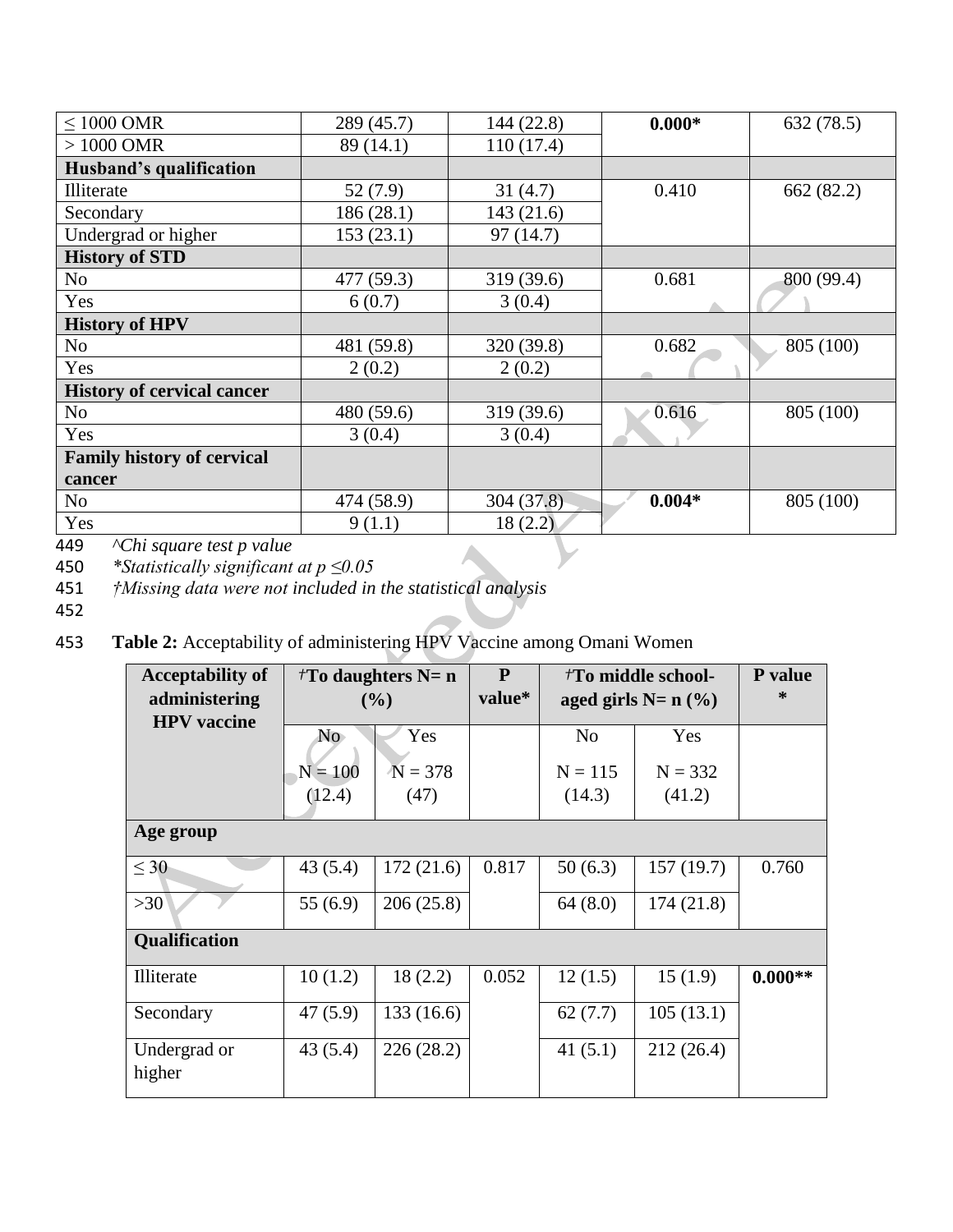| <b>Related to healthcare</b>      |               |            |       |           |            |           |  |  |  |
|-----------------------------------|---------------|------------|-------|-----------|------------|-----------|--|--|--|
| N <sub>o</sub>                    | 79 (9.8)      | 287 (35.7) | 0.070 | 98 (12.2) | 249 (31.0) | $0.036**$ |  |  |  |
| Yes                               | 21(2.6)       | 90(11.2)   |       | 17(2.1)   | 82(10.2)   |           |  |  |  |
| <b>Marital status</b>             |               |            |       |           |            |           |  |  |  |
| Never married                     | 19 (2.4)      | 62(7.7)    | 0.809 | 22(2.7)   | 52(6.5)    | 0.682     |  |  |  |
| Married [currently<br>or before]  | 80 (10)       | 315 (39.3) |       | 93 (11.6) | 276 (34.7) |           |  |  |  |
| <b>Employment</b>                 |               |            |       |           |            |           |  |  |  |
| N <sub>o</sub>                    | 53 $(6.7)$    | 189 (23.9) | 0.194 | 69(8.7)   | 157 (19.9) | 0.014     |  |  |  |
| Yes                               | 44(5.6)       | 187(23.7)  |       | 43(5.4)   | 172(21.8)  |           |  |  |  |
| <b>Income</b>                     |               |            |       |           |            |           |  |  |  |
| 1000 OMR or less                  | 56 (8.9)      | 197(31.2)  | 0.333 | 60(9.5)   | 172 (27.2) | 0.270     |  |  |  |
| More than 1000<br><b>OMR</b>      | 24(3.8)       | 103(16.3)  |       | 29(4.6)   | 91 (14.4)  |           |  |  |  |
|                                   |               |            |       |           |            |           |  |  |  |
|                                   |               |            |       |           |            |           |  |  |  |
| Husband's qualification           |               |            |       |           |            |           |  |  |  |
| Illiterate                        | 15(2.3)       | 33(5.0)    | 0.262 | 18(2.7)   | 28(4.2)    | 0.284     |  |  |  |
| Secondary                         | 38(5.7)       | 165 (24.9) |       | 42(6.3)   | 140(21.1)  |           |  |  |  |
| Undergrad or<br>higher            | 27(4.1)       | 116(17.5)  |       | 35(5.3)   | 105(15.9)  |           |  |  |  |
| <b>History of STD</b>             |               |            |       |           |            |           |  |  |  |
| No                                | 100<br>(12.4) | 371 (46.1) | 0.155 | 115(14.3) | 328 (40.7) | 0.455     |  |  |  |
| Yes                               | 0(0.0)        | 7(0.9)     |       | 0(0.0)    | 4(0.5)     |           |  |  |  |
| <b>History of HPV</b>             |               |            |       |           |            |           |  |  |  |
| N <sub>0</sub>                    | 100<br>(12.4) | 376 (46.7) | 0.743 | 115(14.3) | 330 (41.0) | 0.713     |  |  |  |
| Yes                               | 0(0.0)        | 2(0.2)     |       | 0(0.0)    | 2(0.2)     |           |  |  |  |
| <b>History of cervical cancer</b> |               |            |       |           |            |           |  |  |  |